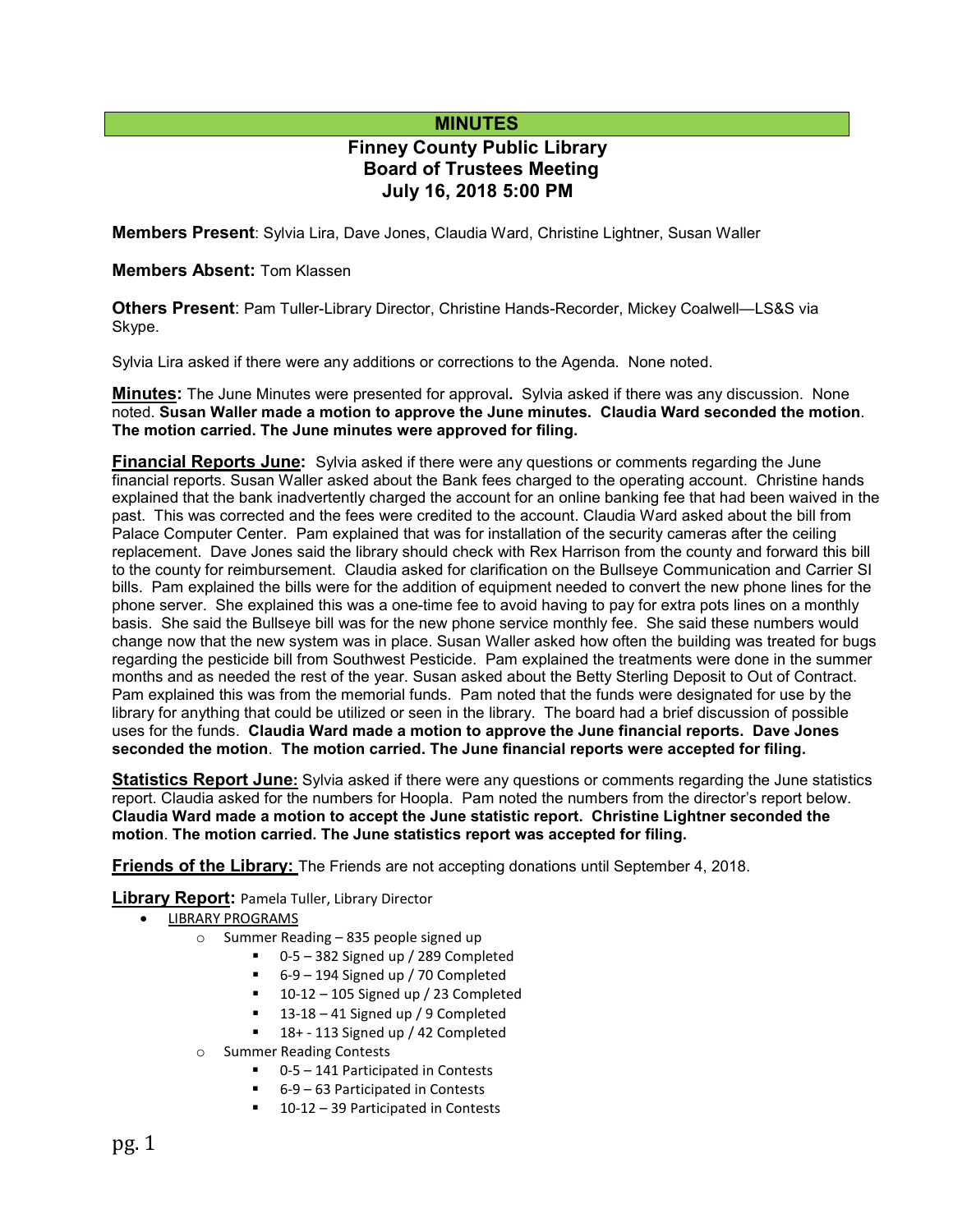- 13-18 18 Participated in Contests
- 18+ 56 Participated in Contests
- $\circ$  Summer Reading Events 11,358 Participants (includes BED Parade, but does not include Water Day)
- o Touch A Truck-1000
- LIBRARY TRAINING
	- o Pam and Carly ALA Conference in New Orleans
		- Highlights Diversity Pre-conference, Michelle Obama, The Public (movie by Emilio Estevez), Out of the box story times (laundromats)
	- o Calli Fund Development 101 with WKCF
- LIBRARY PARTNERSHIPS
	-
	- o Summer Reading YMCA and Community Daycares Outreach Program<br>
	o Destiny Supports Volunteer Program. They will volunteer to give back to Destiny Supports Volunteer Program. They will volunteer to give back to the library.
- MISCELLANEOUS LIBRARY INFORMATION
	- Hoopla July to Date 25 New Users, 114 Total Users, 325 Circs, \$661.70
- NEXT MONTH
	- o Regular Programming starts up the first week in August
	- $\circ$  Library Booth at the Muscular Dystrophy Benefit August 11<sup>th</sup>
	- o New teacher fun day

SUPER BIG THANK YOU TO CLAUDIA AND SUSAN FOR REARRANGING THE KANSAS ROOM AND THE SILENT STUDY ROOM. THEY LOOK FANTASTIC!

## **Board of Trustees Report:**

Christine Lightner—Nothing Noted.

Susan Waller--Nothing Noted.

Dave Jones— Dave reported that the county audit had been completed. The audit found improper implementation of executive session procedures in the library board minutes. Mickey Coalwell noted that the problem had been recognized. He asked that the proper procedures be shared with all the board members for future reference when going in to executive session. Dave made a note to address the planning commission about the proposed sign in the upcoming meeting. He said they were considering possible changes to the zoning regulations. He also stated the Finney County budget workshop was July 23rd.

Claudia Ward—Claudia shared she was working on the river area in the Nature Explore classroom.

Sylvia Lira— Nothing Noted.

#### **Old Business:**

- Window Treatments—Pam presented the board with a bid for window treatments from J&M Paint for \$3,639.15 that included a 50% discount. Dave Jones said he would get the bid to the county for consideration. **Claudia Ward made a motion to seek County funding and move forward with J&M Paint's bid to install window treatments in the meeting rooms contingent upon the County's approval. Christine Lightner seconded the motion. The motion carried.**
- Library Sign—Pam told the board there were no bids yet. She said the Dodge City firm had sent new designs. Dave said that she needed to get the specs for the sign and put an ad in the paper as part of the bidding process. The ad should indicate the library board is seeking bids for an electronic sign and that the specifications and bid packages are available at the library at 605 East Walnut in Garden City. **Claudia Ward made a motion to advertise for bids to purchase a library sign. Susan Waller seconded the motion. The motion passed.** Funding for the sign would consist of seeking contributions and/or using the boiler funds. The time frame would be that bids are due by the 2<sup>nd</sup> week in September.